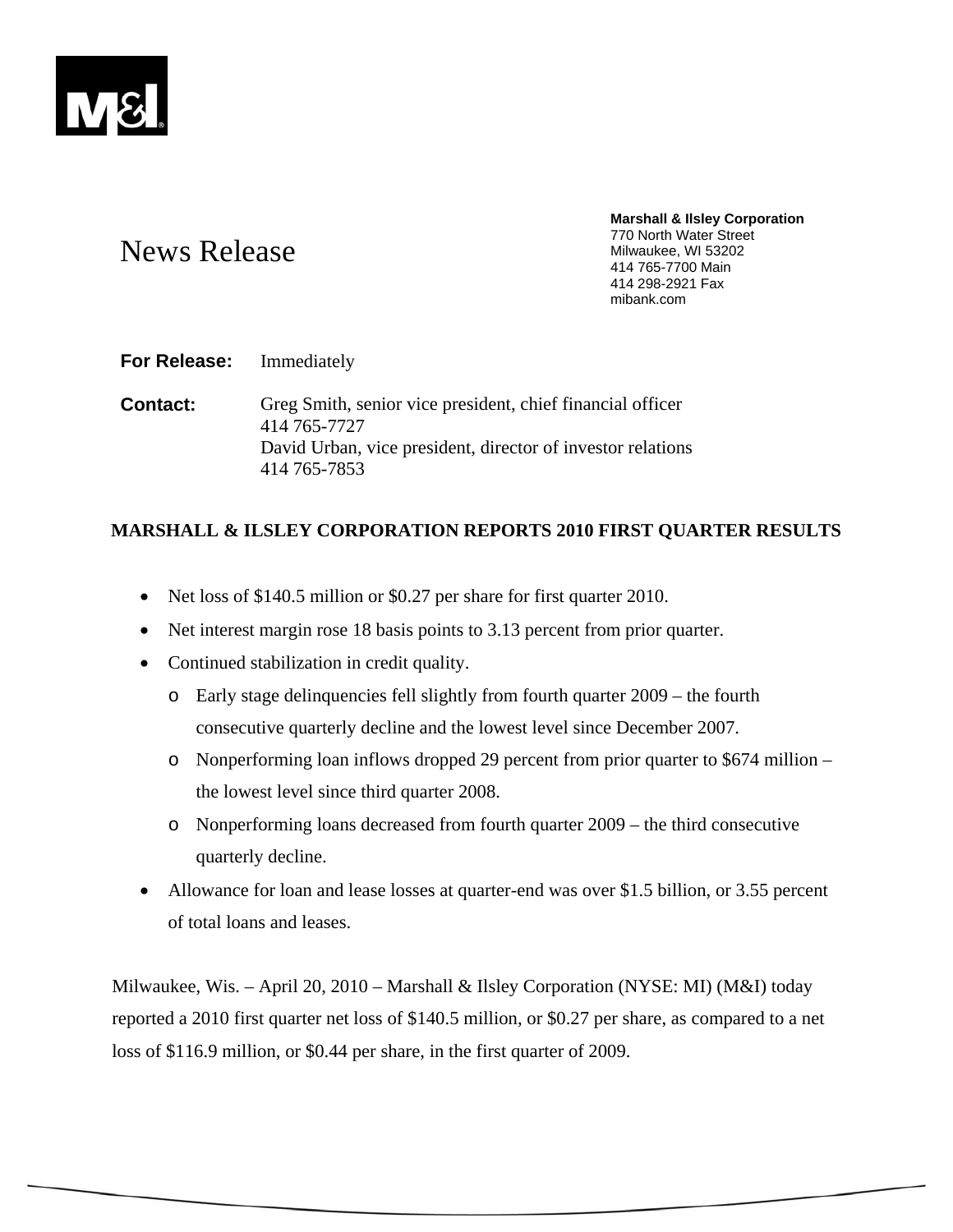*"Our first quarter results reinforce our confidence that a credit quality recovery is underway at M&I," said Mark Furlong, president and CEO, Marshall & Ilsley Corporation. "We anticipate a relative stabilization of credit quality trends, reflecting sustained improvement in early-stage delinquencies, reduced inflows, and continued aggressive strategies to work out or sell problem credits. We are pleased with the Company's progress, but realize hard work remains to improve credit quality. M&I remains committed to returning the Company to profitability as soon as possible."* 

## **Net Interest Income**

The Corporation's net interest income (FTE) was \$409.1 million for the first quarter of 2010, up \$3.0 million or 1 percent compared to the fourth quarter of 2009. The net interest margin was 3.13 percent, up 18 basis points from the previous quarter. During the first quarter of 2010, M&I's net interest margin benefited from lower funding costs and partial deployment of excess liquidity.

## **Asset Quality**

M&I continued to proactively address credit quality in the first quarter of 2010 by identifying and writing down troubled assets, selling problem loans, reducing exposure to construction and development loans, and building loan loss reserves.

• Provision for loan and lease losses was \$458.1 million in the first quarter of 2010, down \$180.9 million or 28 percent versus the fourth quarter of 2009. Net charge-offs for the period were \$423.4 million, falling \$148.9 million or 26 percent compared to the prior quarter.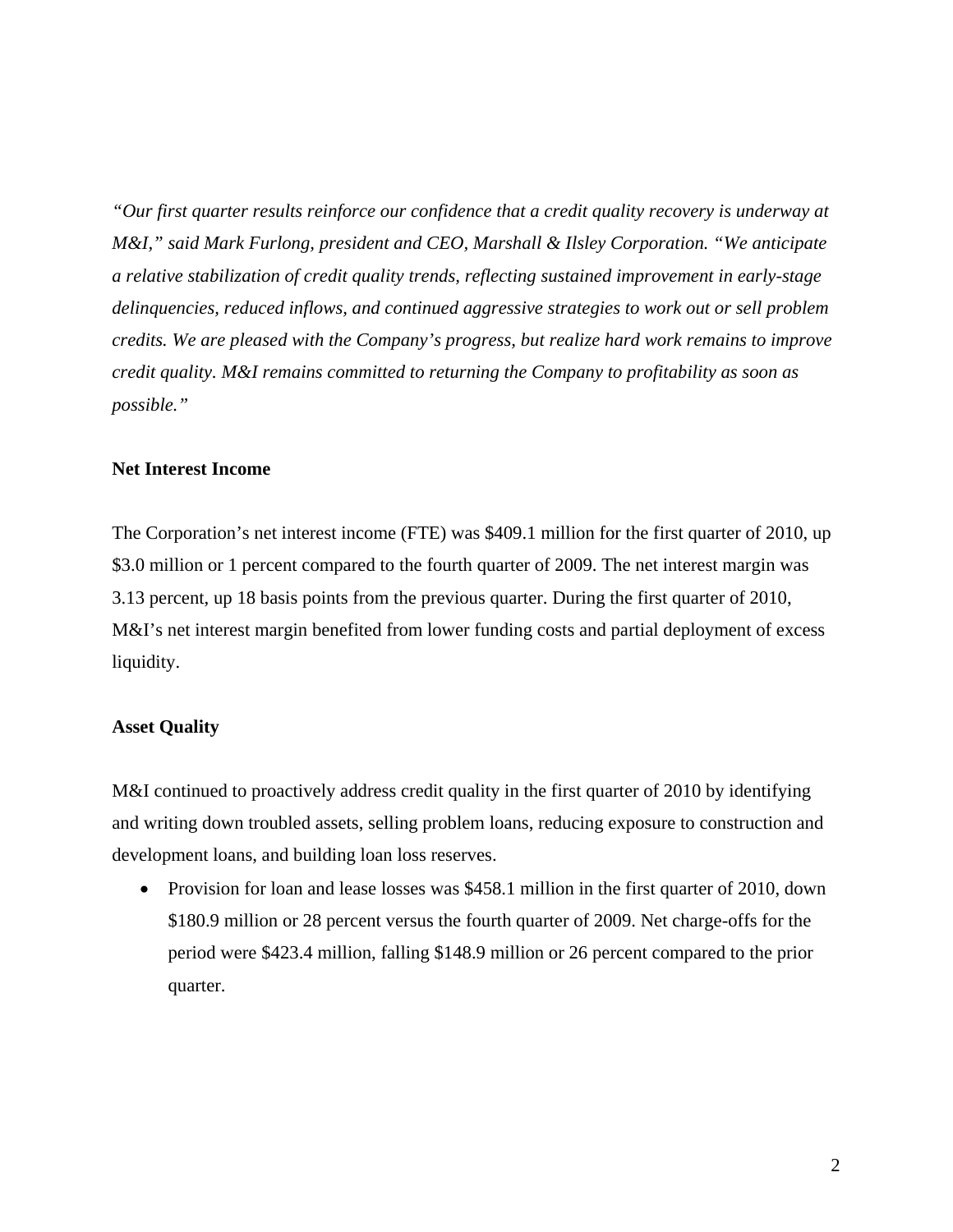- Construction and development (C&D) exposure declined from the fourth quarter of 2009 to slightly less than 12.0 percent of total loans. Arizona C&D exposure fell 69 percent since the fourth quarter of 2007.
- Allowance for loan and lease losses at quarter-end was over \$1.5 billion, or 3.55 percent of total loans and leases, an increase of 20 basis points from the prior quarter.

Asset quality trends demonstrated further stabilization through lower early stage delinquencies, nonperforming loan inflows, and nonperforming loans.

- Early stage delinquencies fell slightly from the fourth quarter of 2009 the fourth consecutive quarterly decline and the lowest level since December 2007.
- Nonperforming loan inflows dropped 29 percent from the prior quarter to \$674 million the lowest level since third quarter 2008.
- Nonperforming loans decreased \$91 million, or 4 percent from the fourth quarter of 2009 – the third consecutive quarterly decline.
- Nonperforming loans and leases were 4.58 percent (or 2.93 percent excluding nonperforming loans and leases less than ninety days past due) of total loans and leases at March 31, 2010, compared to 4.62 percent at December 31, 2009.

# **Non-Interest Income**

The Corporation's non-interest income was \$227.6 million for the first quarter of 2010 compared to \$176.7 million for the first quarter of 2009. A gain on sale of M&I's merchant processing portfolio of \$48.3 million was unique to the current quarter. Wealth Management revenue was \$68.1 million for the current quarter, exceeding the same quarter last year by \$5.4 million or 9 percent. Assets under management and assets under administration were \$32.7 billion and \$124.6 billion, respectively, at March 31, 2010, compared to \$29.7 billion and \$101.5 billion, respectively, at March 31, 2009.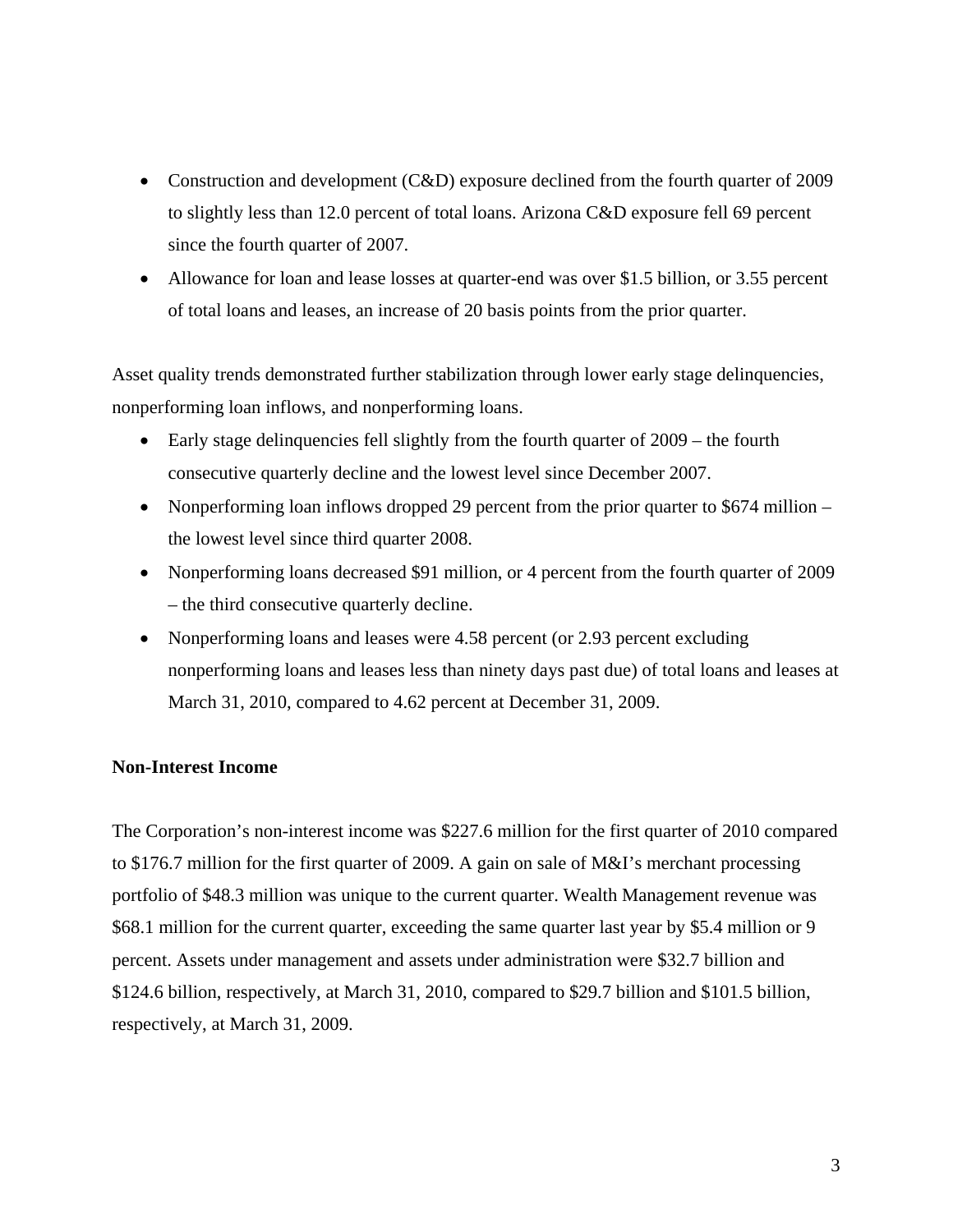### **Non-Interest Expense**

M&I's non-interest expense was \$371.9 million for the first quarter of 2010 compared to \$345.5 million for the first quarter of 2009. The Corporation's non-interest expense was down \$37.5 million or 9 percent versus the prior quarter. Credit-related expenses (meaning expenses associated with collection efforts and carrying nonperforming assets) were \$46.5 million for the current quarter versus \$42.0 million in the same period last year and \$69.1 million in the prior quarter. After adjusting for certain net credit-related expenses and other one-time items, M&I's efficiency ratio was 56.0 percent in the current quarter.

## **Loan and Deposit Growth**

M&I's average loans and leases totaled \$43.5 billion for the first quarter of 2010, decreasing \$6.3 billion or 13 percent compared to the first quarter of 2009. When adjusted for the targeted reduction in the Corporation's construction and development portfolio, loans fell \$3.0 billion or 7 percent versus the same period last year. Loan balances continued to be negatively impacted by lower utilization rates on commercial lines of credit and the depressed real estate markets.

The Corporation's average deposits totaled \$41.9 billion for the first quarter of 2010, rising \$2.2 billion or 6 percent versus the first quarter of 2009. M&I's core deposits posted strong growth over the past year, reflecting expanded product offerings. The Corporation's average noninterest bearing deposits totaled \$7.8 billion for the first quarter of 2010, increasing \$1.3 billion or 21 percent compared to the first quarter of 2009. M&I's average savings accounts totaled \$2.6 billion for the first quarter of 2010, increasing \$1.7 billion or 191 percent compared to the first quarter of 2009.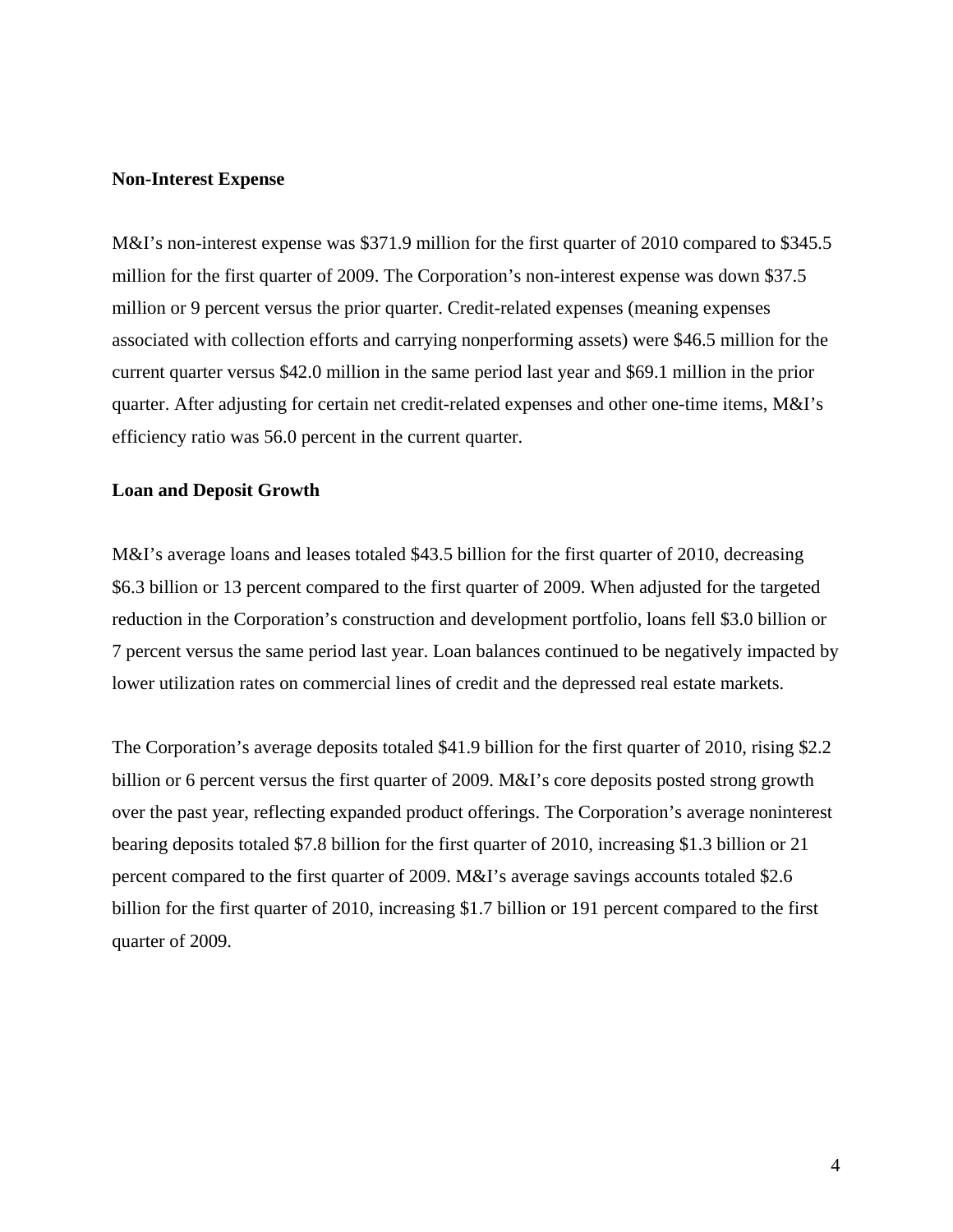#### **Balance Sheet and Capital Management**

The Corporation's consolidated assets and total equity were \$56.6 billion and \$6.9 billion, respectively, at March 31, 2010, compared to \$61.8 billion and \$6.3 billion, respectively, at March 31, 2009. There were 527.1 million common shares outstanding at March 31, 2010, versus 265.7 million outstanding at March 31, 2009. In the first quarter of 2010, M&I's net loss included \$25.1 million or \$0.05 per share for dividends on the Corporation's Senior Preferred Stock, Series B, owned by the U.S. Treasury under the Capital Purchase Program.

M&I's tangible common equity ratio was 8.1 percent at March 31, 2010, compared to 6.4 percent at March 31, 2009.

## **Conference Call**

Marshall & Ilsley Corporation will hold a conference call at 11:00 a.m. (Central Daylight Time) Tuesday, April 20, regarding first quarter results. For those interested in listening, please call 1-888-711-1825 and ask for M&I's quarterly results conference call. If you are unable to join us at this time, a replay of the call will be available beginning at 3:00 p.m. on April 20 and will run through 5:00 p.m. May 18, by calling 1-800-642-1687 and entering pass code 647 74 065. Supplemental financial information referenced in the conference call can be found at www.micorp.com, Investor Relations, after 8:00 a.m. on April 20.

###

#### **About Marshall & Ilsley Corporation**

Marshall & Ilsley Corporation (NYSE: MI) is a diversified financial services corporation headquartered in Milwaukee, Wis., with \$56.6 billion in assets. Founded in 1847, M&I Marshall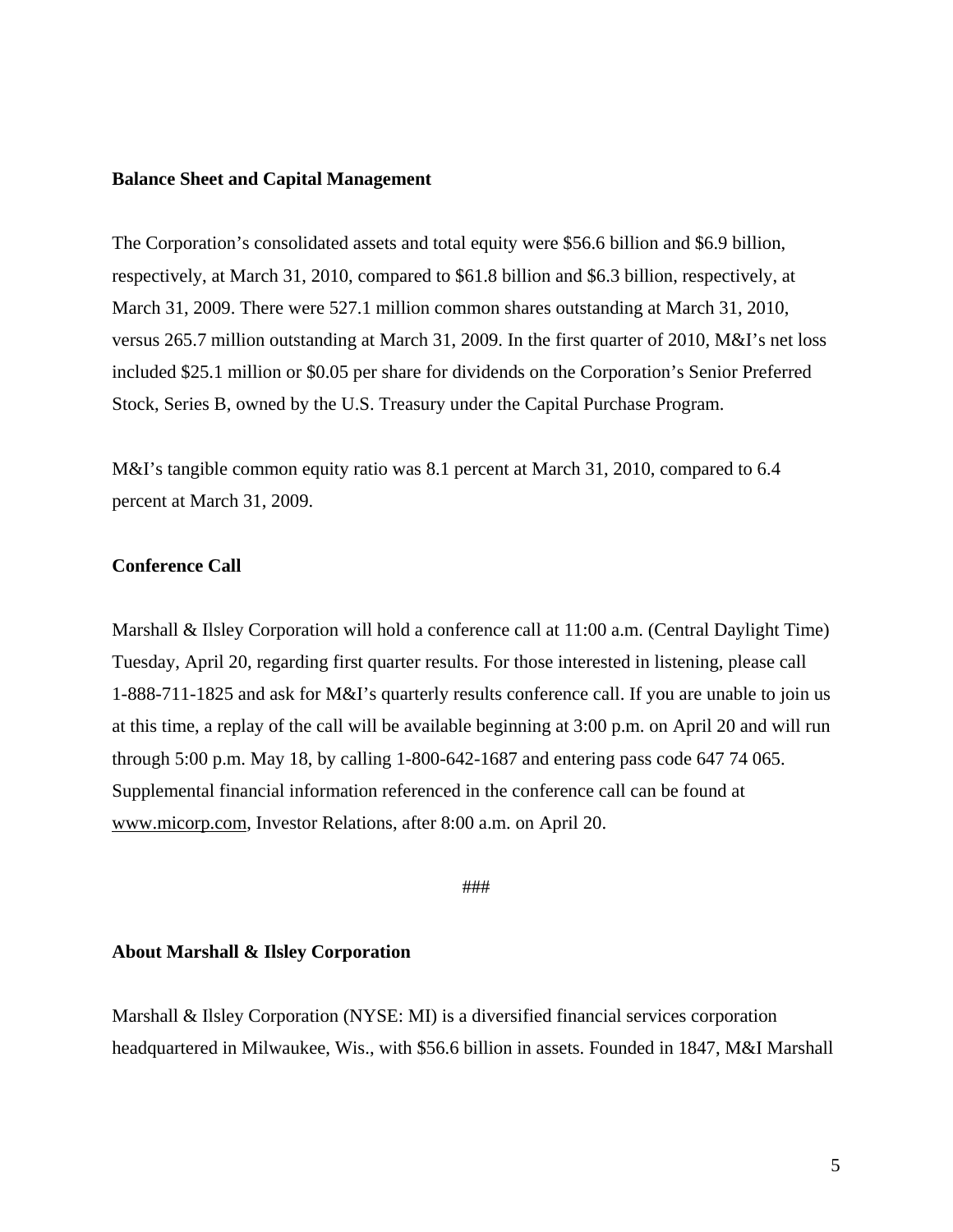& Ilsley Bank is the largest Wisconsin-based bank, with 192 offices throughout the state. In addition, M&I has 53 locations throughout Arizona; 33 offices in Indianapolis and nearby communities; 36 offices along Florida's west coast and in central Florida; 15 offices in Kansas City and nearby communities; 26 offices in metropolitan Minneapolis/St. Paul, and one in Duluth, Minn.; and one office in Las Vegas, Nev. M&I's Southwest Bank subsidiary has 17 offices in the greater St. Louis area. M&I also provides trust and investment management, equipment leasing, mortgage banking, asset-based lending, financial planning, investments, and insurance services from offices throughout the country and on the Internet (www.mibank.com or www.micorp.com). M&I's customer-based approach, internal growth, and strategic acquisitions have made M&I a nationally recognized leader in the financial services industry.

#### **Forward-Looking Statements**

This press release contains forward-looking statements within the meaning of the safe harbor provisions of the Private Securities Litigation Reform Act of 1995. Such forward-looking statements include, without limitation, statements regarding expected financial and operating activities and results that are preceded by, followed by, or that include words such as "may," "expects," "anticipates," "estimates" or "believes." Such statements are subject to important factors that could cause M&I's actual results to differ materially from those anticipated by the forward-looking statements. These factors include (i) general business and economic conditions, including credit risk and interest rate risk, (ii) M&I's exposure to increased credit risks associated with its real estate loans, (iii) various factors, including changes in economic conditions affecting borrowers, new information regarding existing loans and identification of additional problem loans, which could require an increase in M&I's allowance for loan and lease losses, (iv) federal and state agency regulation and enforcement actions, which could limit M&I's activities, increase its cost structures or have other negative effects on M&I, (v) M&I's ability to maintain required levels of capital, (vi) the impact of recent and future legislative initiatives on the financial markets or on M&I, (vii) M&I's exposure to the actions and potential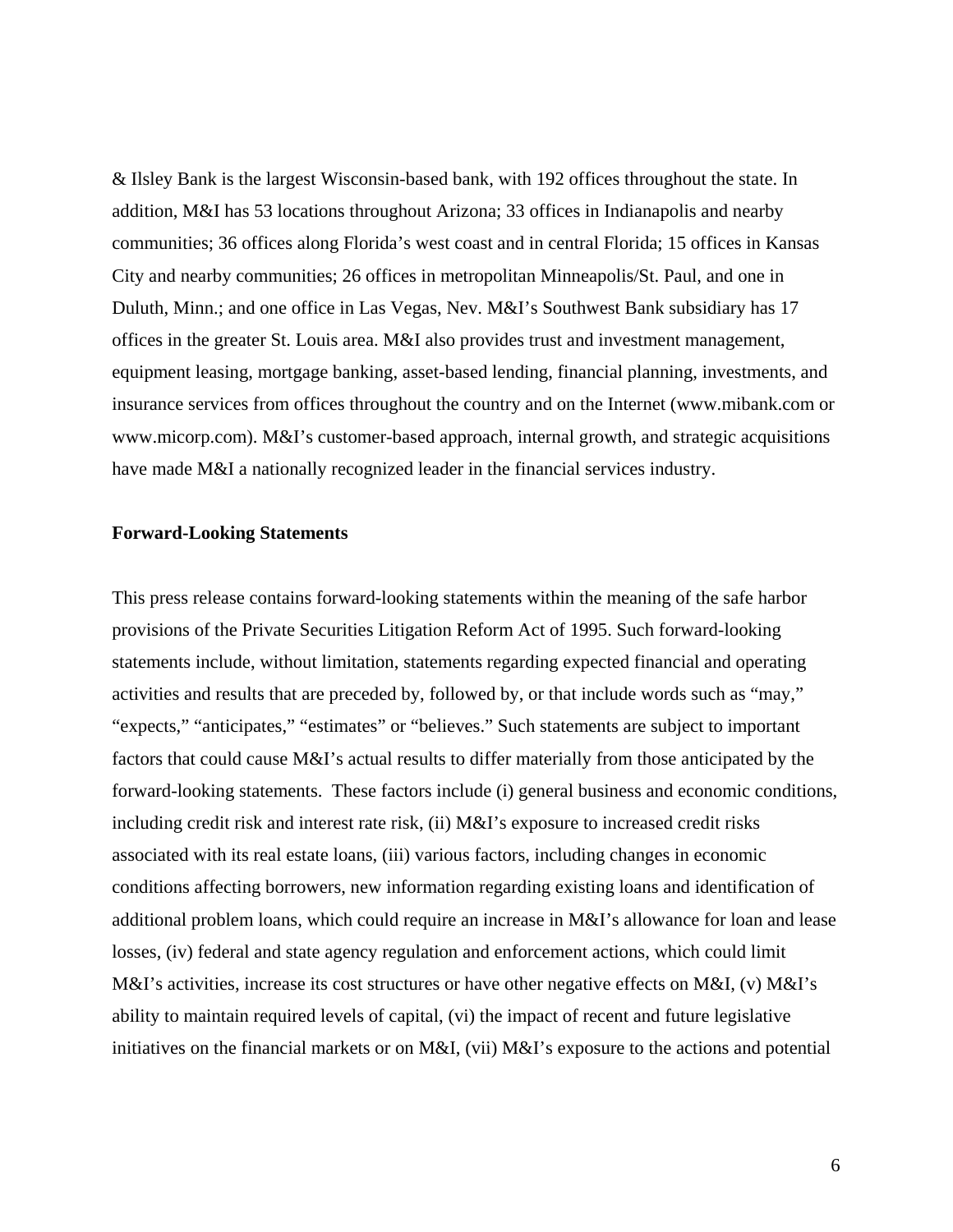failure of other financial institutions, (viii) volatility in M&I's stock price and in the capital and credit markets in general, and (ix) those factors referenced in Item 1A. Risk Factors in M&I's Annual Report on Form 10-K for the year ended December 31, 2009 and as may be described from time to time in M&I's subsequent SEC filings, which factors are incorporated herein by reference. Readers are cautioned not to place undue reliance on these forward-looking statements, which reflect only M&I's belief as of the date of this press release. Except as required by federal securities law, M&I undertakes no obligation to update these forwardlooking statements or reflect events or circumstances after the date of this press release.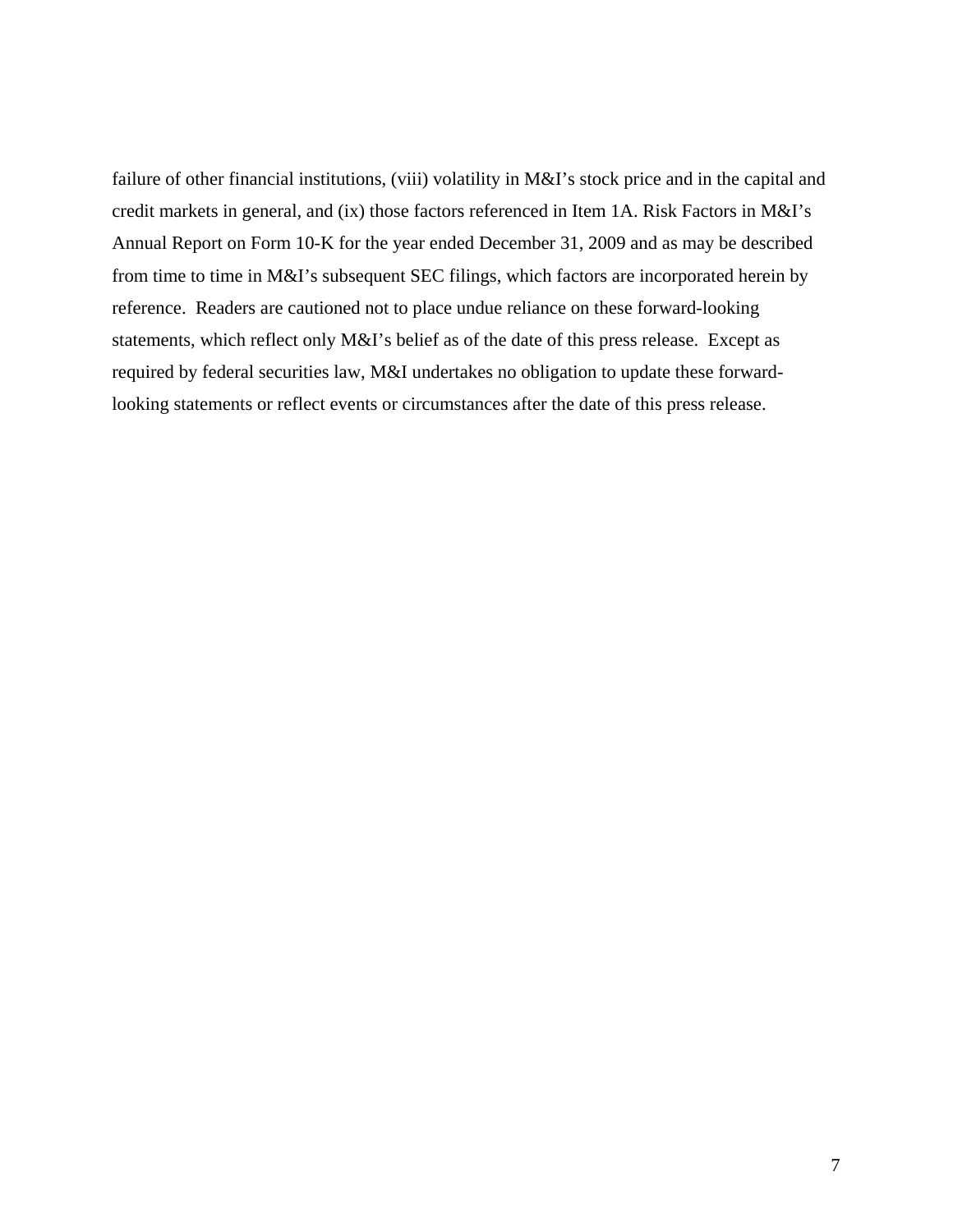#### **Marshall & Ilsley Corporation**

Financial Information

|                                                           |            | Three Months Ended March 31, |         |
|-----------------------------------------------------------|------------|------------------------------|---------|
|                                                           | 2010       | 2009                         | Change  |
| PER COMMON SHARE DATA                                     |            |                              |         |
| Diluted:                                                  |            |                              |         |
| <b>Net Income (Loss)</b>                                  | $(\$0.27)$ | $(\$0.44)$                   | n.m. %  |
| <b>Basic:</b>                                             |            |                              |         |
| Net Income (Loss)                                         | (0.27)     | (0.44)                       | n.m.    |
| <b>Dividend Declared per Common Share</b>                 | 0.01       | 0.01                         | 0.0     |
| <b>Book Value per Common Share</b>                        | 9.95       | 17.45                        | $-43.0$ |
| <b>Common Shares Outstanding (millions):</b>              |            |                              |         |
| Average - Diluted                                         | 524.1      | 264.5                        | 98.1    |
| End of Period                                             | 527.1      | 265.7                        | 98.4    |
| <b>INCOME STATEMENT (\$millions)</b>                      |            |                              |         |
| <b>Net Interest Income (FTE)</b>                          | \$409.1    | \$408.8                      | 0.1%    |
| <b>Provision for Loan and Lease Losses</b>                | 458.1      | 477.9                        | $-4.1$  |
| Wealth Management                                         | 68.1       | 62.7                         | 8.7     |
| Service Charges on Deposits                               | 32.1       | 35.3                         | $-9.1$  |
| Mortgage Banking                                          | 6.4        | 10.8                         | $-41.2$ |
| Net Investment Securities Gains (Losses)                  | 0.1        | 0.1                          | 41.7    |
| Other                                                     | 120.9      | 67.8                         | 78.2    |
| <b>Total Non-Interest Revenues</b>                        | 227.6      | 176.7                        | 28.8    |
| Salaries and Employee Benefits                            | 161.6      | 155.2                        | 4.1     |
| Net Occupancy and Equipment                               | 34.1       | 33.8                         | 0.9     |
| FDIC Insurance                                            | 27.3       | 15.1                         | 80.4    |
| <b>Intangible Amortization</b>                            | 5.1        | 5.8                          | $-11.3$ |
| Other                                                     | 143.8      | 135.6                        | 6.0     |
| <b>Total Non-Interest Expenses</b>                        | 371.9      | 345.5                        | 7.6     |
| Tax Equivalent Adjustment                                 | 5.7        | 7.1                          | $-19.9$ |
| Pre-Tax Income (Loss)                                     | (199.0)    | (245.0)                      | n.m.    |
| Provision (Benefit) for Income Taxes                      | (83.6)     | (153.0)                      | n.m.    |
| Net Income (Loss) Attributable to M&I                     | (\$115.4)  | $(\$92.0)$                   | n.m.    |
| Preferred Dividends                                       | (25.1)     | (24.9)                       |         |
| Net Income (Loss) Attributable to M&I Common Shareholders | (\$140.5)  | (\$116.9)                    | n.m. %  |

| <b>KEY RATIOS</b>                                                        |                |                |  |
|--------------------------------------------------------------------------|----------------|----------------|--|
| Net Interest Margin (FTE) / Avg. Earning Assets<br>Interest Spread (FTE) | 3.13 %<br>2.78 | 2.82 %<br>2.48 |  |
| <b>Efficiency Ratio</b>                                                  | 58.4 %         | 59.0 %         |  |
| Equity / Assets (End of Period)                                          | 12.15 %        | 10.12 %        |  |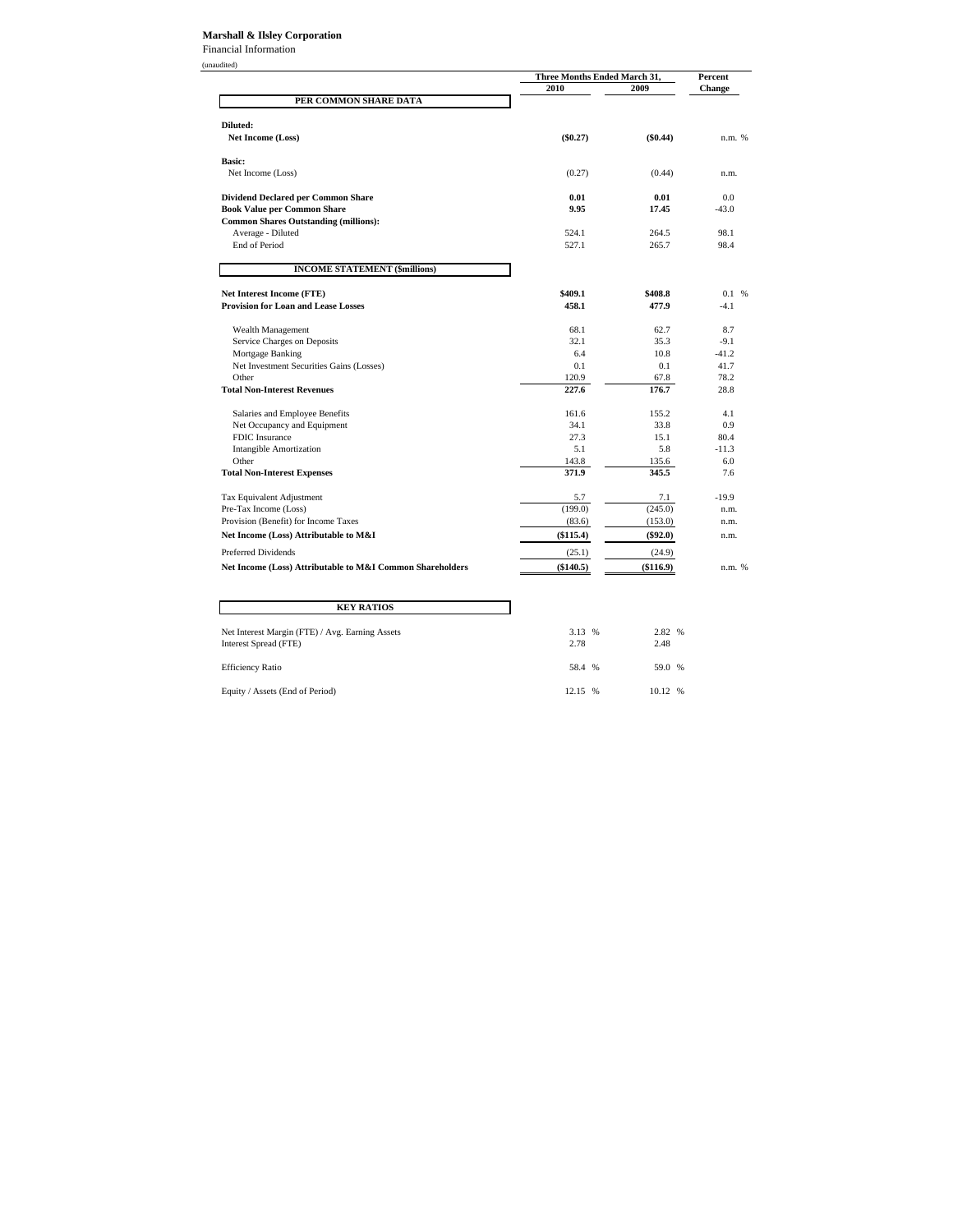#### **Marshall & Ilsley Corporation**

Financial Information (unaudited)

|                                                           | As of March 31, |          | <b>Percent</b> |  |  |
|-----------------------------------------------------------|-----------------|----------|----------------|--|--|
|                                                           | 2010            | 2009     | <b>Change</b>  |  |  |
| <b>ASSETS</b> (\$millions)                                |                 |          |                |  |  |
| Cash & Due From Banks                                     | \$589           | \$745    | $-21.0%$       |  |  |
| <b>Trading Assets</b>                                     | 255             | 687      | $-62.9$        |  |  |
| Short - Term Investments                                  | 2,021           | 451      | 347.9          |  |  |
| <b>Investment Securities</b>                              | 7.625           | 7.728    | $-1.3$         |  |  |
| Loans and Leases:                                         |                 |          |                |  |  |
| Commercial Loans & Leases                                 | 12,315          | 15.108   | $-18.5$        |  |  |
| <b>Commercial Real Estate</b>                             | 13.532          | 12,999   | 4.1            |  |  |
| <b>Residential Real Estate</b>                            | 4,824           | 5,711    | $-15.5$        |  |  |
| <b>Construction and Development</b>                       | 5,106           | 8,251    | $-38.1$        |  |  |
| Home Equity Loans & Lines                                 | 4,590           | 5,025    | $-8.7$         |  |  |
| Personal Loans and Leases                                 | 2,282           | 2,151    | 6.1            |  |  |
| <b>Total Loans and Leases</b>                             | 42,649          | 49.245   | $-13.4$        |  |  |
| Reserve for Loan & Lease Losses                           | (1,515)         | (1,352)  | 12.1           |  |  |
| Premises and Equipment, net                               | 558             | 570      | $-2.2$         |  |  |
| Goodwill and Other Intangibles                            | 739             | 758      | $-2.6$         |  |  |
| <b>Other Assets</b>                                       | 3,648           | 2,958    | 23.4           |  |  |
| <b>Total Assets</b>                                       | \$56,569        | \$61,790 | $-8.4%$        |  |  |
| <b>LIABILITIES &amp; EQUITY (\$millions)</b><br>Deposits: |                 |          |                |  |  |
| Noninterest Bearing                                       | \$7,788         | \$6,988  | 11.4 %         |  |  |
| <b>Interest Bearing:</b>                                  |                 |          |                |  |  |
| Savings and NOW                                           | 7,373           | 3.628    | 103.2          |  |  |
| Money Market                                              | 12,758          | 10.614   | 20.2           |  |  |
| Time                                                      | 13,830          | 17,725   | $-22.0$        |  |  |
| Foreign                                                   | 233             | 609      | $-61.7$        |  |  |
| <b>Total Interest Bearing</b>                             | 34,194          | 32,576   | 5.0            |  |  |
| <b>Total Deposits</b>                                     | 41,982          | 39,564   | 6.1            |  |  |
| Short - Term Borrowings                                   | 894             | 5,336    | $-83.2$        |  |  |
| Long - Term Borrowings                                    | 5.865           | 9.539    | $-38.5$        |  |  |
| <b>Other Liabilities</b>                                  | 958             | 1,100    | $-13.0$        |  |  |
| <b>Total Liabilities</b>                                  | 49,699          | 55,539   | $-10.5$        |  |  |
| Equity:                                                   |                 |          |                |  |  |
| Marshall & Ilsley Corporation Shareholders' Equity        | 6,859           | 6,240    | 9.9            |  |  |
| Noncontrolling Interest in Subsidiaries                   | 11              | 11       | 8.5            |  |  |
|                                                           |                 |          |                |  |  |
| <b>Total Equity</b>                                       | 6,870           | 6,251    | 9.9            |  |  |

|                                                        |          | Three Months Ended March 31, |               |
|--------------------------------------------------------|----------|------------------------------|---------------|
|                                                        | 2010     | 2009                         | <b>Change</b> |
| <b>AVERAGE ASSETS (\$millions)</b>                     |          |                              |               |
| Cash & Due From Banks                                  | \$687    | \$803                        | $-14.5$ %     |
| <b>Trading Assets</b>                                  | 253      | 585                          | $-56.8$       |
| Short - Term Investments                               | 1.721    | 570                          | 201.8         |
| <b>Investment Securities</b>                           | 7,454    | 7,689                        | $-3.1$        |
| Loans and Leases:                                      |          |                              |               |
| Commercial Loans and Leases                            | 12,687   | 15,292                       | $-17.0$       |
| <b>Commercial Real Estate</b>                          | 13,587   | 12,872                       | 5.6           |
| <b>Residential Real Estate</b>                         | 4,868    | 5.768                        | $-15.6$       |
| Construction and Development                           | 5,429    | 8,671                        | $-37.4$       |
| Home Equity Loans and Lines                            | 4,645    | 5,064                        | $-8.3$        |
| Personal Loans and Leases                              | 2,318    | 2,149                        | 7.9           |
| <b>Total Loans and Leases</b>                          | 43,534   | 49,816                       | $-12.6$       |
| Reserve for Loan & Lease Losses                        | (1,535)  | (1,245)                      | 23.3          |
| Premises and Equipment, net                            | 563      | 569                          | $-1.1$        |
| Goodwill and Other Intangibles                         | 741      | 761                          | $-2.6$        |
| <b>Other Assets</b>                                    | 3,676    | 2,889                        | 27.2          |
| <b>Total Assets</b>                                    | \$57,094 | \$62,437                     | $-8.6$ %      |
|                                                        |          |                              |               |
| Memo:                                                  |          |                              |               |
| <b>Average Earning Assets</b>                          | \$52,962 | \$58,660                     |               |
| Average Earning Assets Excluding Investment Securities |          |                              |               |
| Unrealized Gains/Losses                                | \$52,957 | \$58,719                     |               |
|                                                        |          |                              |               |
| <b>AVG LIABILITIES &amp; EQUITY (\$millions)</b>       |          |                              |               |
| Deposits:                                              |          |                              |               |
| Noninterest Bearing                                    | \$7,819  | \$6,482                      | 20.6 %        |
| <b>Interest Bearing:</b>                               |          |                              |               |
| Savings and NOW                                        | 7,227    | 3,530                        | 104.7         |
| Money Market                                           | 11,936   | 10,631                       | 12.3          |
| Time                                                   | 14,680   | 17,901                       | $-18.0$       |
| Foreign                                                | 248      | 1,123                        | $-77.9$       |
| <b>Total Interest Bearing</b>                          | 34,091   | 33,185                       | 2.7           |
| <b>Total Deposits</b>                                  | 41,910   | 39.667                       | 5.7           |
| Short - Term Borrowings                                | 1,015    | 5,724                        | $-82.3$       |
| Long - Term Borrowings                                 | 6,232    | 9,571                        | $-34.9$       |
| Other Liabilities                                      | 928      | 1,122                        | $-17.4$       |
| <b>Total Liabilities</b>                               | 50,085   | 56,084                       | $-10.7$       |
| Equity:                                                |          |                              |               |
| Marshall & Ilsley Corporation Shareholders' Equity     | 6,998    | 6,343                        | 10.3          |
| Noncontrolling Interest in Subsidiaries                | 11       | 10                           | 7.9           |
| <b>Total Equity</b>                                    | 7.009    | 6.353                        | 10.3          |
| Total Liabilities & Equity                             | \$57,094 | \$62,437                     | $-8.6$ %      |
|                                                        |          |                              |               |
| Memo:                                                  |          |                              |               |
| Average Interest Bearing Liabilities                   | \$41,338 | \$48,480                     |               |